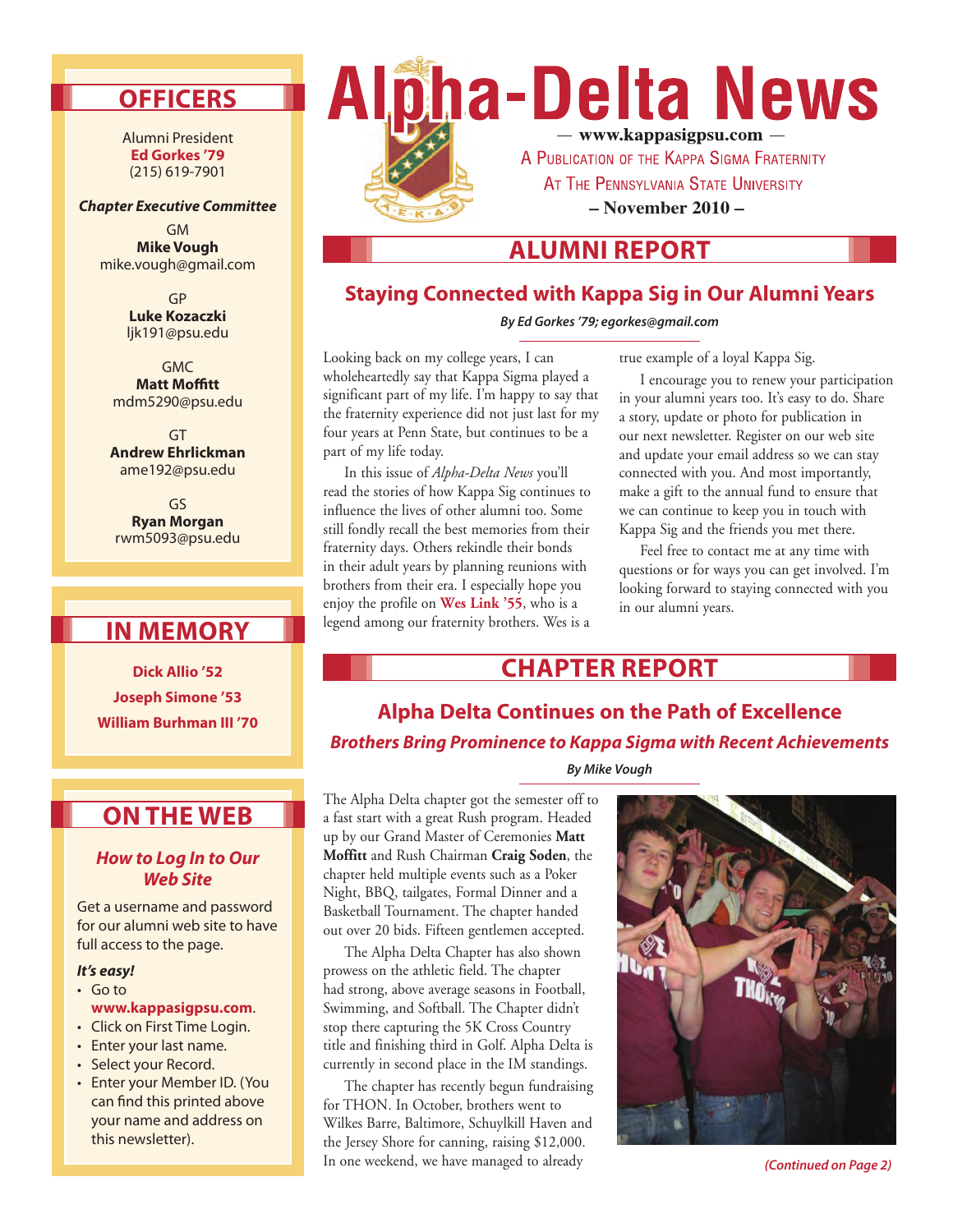### **Remember When?**

# **CHAPTER REPORT**

### **The Story of "John Deers"** *Continued from page 1*

#### *Thank you to Ed Schmidt '61 for submitting this funny memory from his fraternity days…*

My funniest memory is when one of the brothers, first name Bill, was driving back to Kappa Sig after vacation and saw two dead deer along the side of the road. He of course stops and loads them into his car. The next morning the brothers entering the second and third floor heads of the old house find two deer sitting up on the johns doing their business.

*Share YOUR best memories from your Kappa Sig days on the message board at www.kappasigpsu.com.*

beat our total from last year of \$9,000. The Thon committee has been putting in countless hours to make this year a special year. We were recently paired with the Tafel family and are looking to cultivate a strong relationship with the Tafels in the future.

Alpha Delta is participating in Greek Sing this year with Delta Gamma and Alpha Tau Omega. Our Triad is currently in first place after many preliminary events including the Kickoff Party and Spirit Week. The brothers of Alpha Delta celebrated Veterans Day with a Quarter Bounce on College Avenue to raise money for the Fisher House. The brothers raised over 200 dollars. Alpha Delta is continuing to grow and develop into a premier fraternity on campus.

# **Alumni Q&A**

### **Kappa Sigma has Made an Impact**

#### *Thank you to JC Cover '63 for participating in this Q&A...*

#### *What is your funniest memory from your Kappa Sig days?*

Selecting the funniest memory was the toughest, as there are so many, but the best is probably the "race." We had instituted a fine for any brother who damages the "fraternal image." Having been part of that process, early in my senior year on a Friday night after the traditional spaghetti and beer dinner, **Marv Bunch '63** and I decided to have a race between my TR3 and his "Bugeye" Sprite. Problem was, we used the new and yet unpaved parking lot

of the new fraternity house! Cost me \$25!

#### *How have you kept your Kappa Sig connections to brothers in your alumni years?*

The computer/email has been great for keeping in touch with brothers through the years.

#### *What is the one memory that you will share/have shared with your children and grandchildren?*

The memory I treasure most is the weekend we dedicated the new fraternity house on Beaver Ave. On hand were some of the finest alumni brothers I have ever

known and especially "Al Rockwell," one of Alpha Delta's most prominent citizens.

#### *What about your membership in Alpha-Delta Chapter makes you the most proud?*

I am most proud of the impact Kappa Sigma life made on the lives of the many friends and brothers I had the privilege of living, working and growing with. I credit lessons learned there for a lot of what I feel were successes later in life.

*Reconnect with John! Email him at jnel2@tampabay.rr.com.*

# **ALUMNI UPDATES**

**'70s**

### **James Garcia '79**

(785 Greenhaven Dr., Bethel Park, PA 15102; jpuck33@comcast. net) I'm now working for Stifel Nicolaus in Bethel Park, PA as VP/ Investments. Had to make a move after Citi tanked and sold us to Morgan Stanley. There was no way I could work for the MS crew after 30 years of making my own calls. If you need any help, want another point of view or just a new set of eyes on your portfolio, call me at 412-854-7500.

My son Ben just finished his freshman year at PSU. Oldest daughter Kelley going for Phd. and middle girl Allie a junior at Point Park in Pittsburgh next year in Dance. Sue is still putting up with me (31 years - she is a saint). We need to bug GAK so he'll buy a new chapter house.

### **What's New with You?**

Submit your updates for publication in our next newsletter! You can email your stories and photos to content@affinityconnection.com (mention Kappa Sig PSU) or upload them at **www.kappasigpsu.com**.

#### *Ideas include:*

- News of weddings, babies, career highlights, etc.
- Memories of your Kappa Sig days
- The best fraternity photos from your era
- Stories and pictures of a recent reunion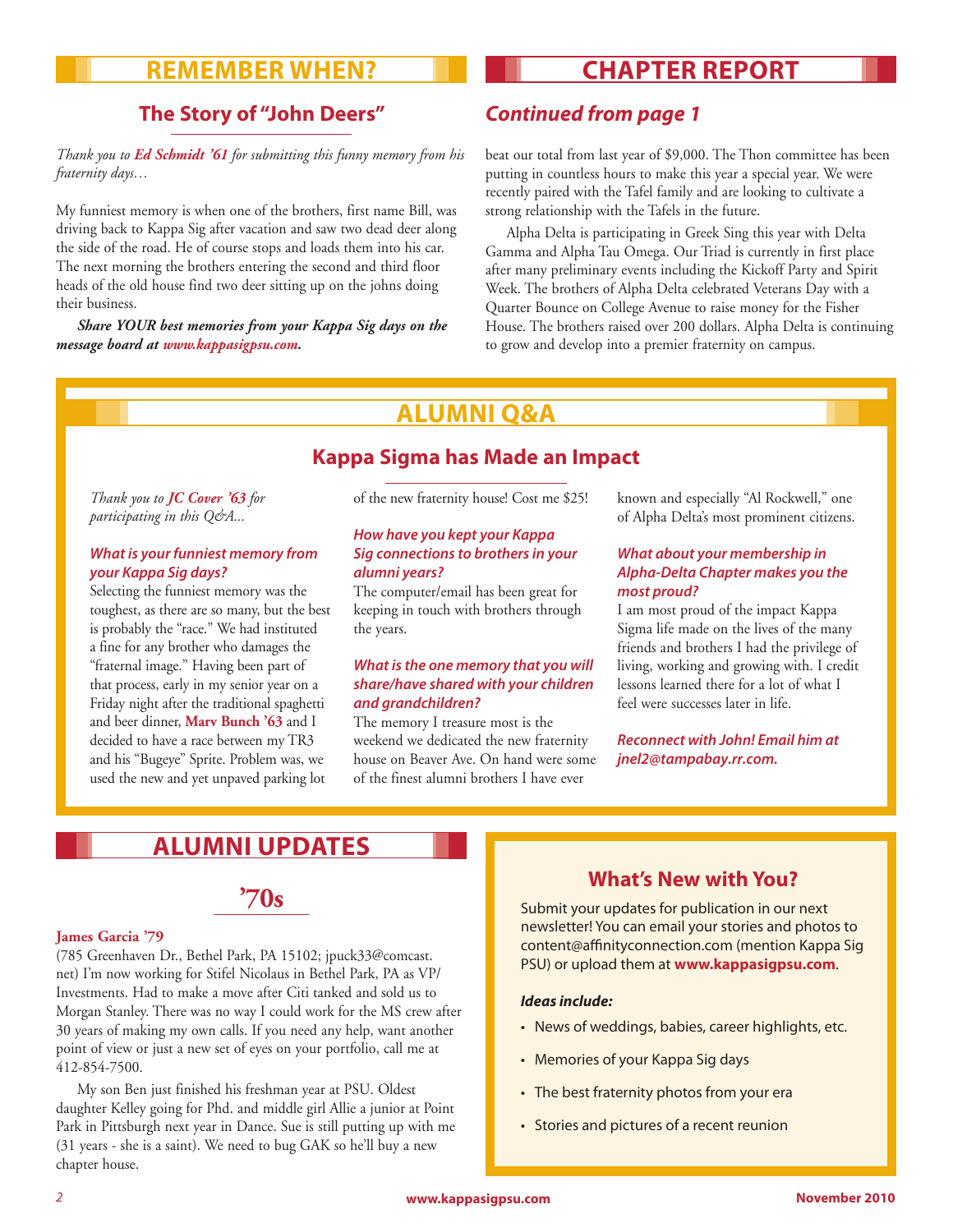### **ALUMNI PROFILE**

### **A Lifetime of Bonds in the Kappa Sigma Brotherhood**

**Wes Link '55** was approached by Kappa Sig in 1953, who encouraged him to join the fraternity. He had been living in downtown State College and was taken to the house and introduced to the brothers.

"I became a brother in spring of '54," Wes said. "There are so many things that happened when I was an active brother. We had Hell Week back then, which was a whole different experience then it is today. But I learned a lot of things – to get along with a wide range of guys and to be a neater person. It helped get me ready for going into the Army and going to Korea after I graduated."

Wes describes his time with the fraternity as "something he really enjoyed" that affected every other part of his life. During his time with Kappa Sig in his senior year spring session he met his wife to be, Barbara Van Matre, who was a Tri Sigma sister

"I enlisted in the Army in 1956," he said. "I was discharged from the Army and scheduled to arrive in the U.S. on August 20, 1958. Our plan was to be married on August 22. Unfortunately, there was a flare up in Lebanon on the trip back and they kept us an extra 36 hours. I made it back just in time and we did get married."

Wes and Barbara have now been married for 52 years. He also met the friends that would stay with him through his life. Wes spent the next 14 years focused on having children and raising his family. Finally, in 1972 he obtained season tickets for Penn State football. He found a retired professor's



*Wes Link '55 at a recent tailgate.*

house to rent on McCormick Street. Since then he has missed just three games in over 30 years.

"I continually think how fortunate I am," Wes said. "There are so many little details, I could write a book if I had kept good notes. The things of main importance are the people and relationships that you develop during those years and as I've maintained them, through my entire life."

Wes commented on how lucky he feels to be able to visit with the Kappa Sig brothers whenever he's in town.

"I have lots of friends mostly from years 1972 to the present," Wes said. "At one time I kept a 3x5 file of index cards with peoples' names in it and it had over 375 names. I used to try to bone up on the names before I went to visit. Now, I probably know as many brothers active and inactive as anyone in the fraternity, though not necessarily by name anymore. However, I still have several Kappas of my era who I'm in contact with on a weekly and monthly basis."

When asked what's changed with Kappa Sigma since his time there, Wes cited the current status of the fraternity being in between houses.

"Even though we don't have a house, the relationships hold strong," Wes said. "Kappa Sig isn't about a house – I've been with the fraternity through two houses. It's about the relationships and you can hold onto those through your whole life."

Wes recalled on a recent Saturday night after a football game about 20 brothers that lived in one location got together with seven alumni an had a party following the game.

"We always tailgate in the same location so that regular gathering forms a bond between alumni and the current brothers who are doing a wonderful job keeping the fraternity on track, as is Ed Gorkes, the current Alumni Chairman," Wes said. "But beyond games and tailgating we can play important roles in one another's lives."

Wes cited one fraternity brother who is having significant health issues and is being taken care of by his daughter. Wes helped to keep his spirits high by sending him weekly care packages of Penn State memorabilia, such as blue and white objects and magazine articles pertaining to sports the teams.



*Brother Link*

When asked what advice he would give active brothers, Wes stressed the need to keep connections with the friends they've made through Kappa Sig.

"Do not just take off. Keep the relationships," Wes said. "Even if you are living at a distance, you can keep some kind of connection through reading a newsletter or calling your friends from the pledge class."

He had the same message for alumni.

"Stay in contact. If you can't get back into the area, then at least call up and try to find out what's going on," Wes said. "And if you can, try to help out financially – you have to have funds to maintain current costs of operating it would be nice to have more fellas pitching in."

Wes has supported the fraternity financially and with service through his many years as an alumnus. He served as a member of the alumni board for several years and became chairman for the 100-year centennial in 1992.

"I feel I owe a lot to Kappa Sigma – my experiences which started at Penn State and with Kappa Sigma lead to my marriage, my two daughters, and my five grand kids. The fraternity, the experiences, and the friendship have played a major role in my life and I'll never forget it."

*Reconnect with Wes at lecocelo@aol.com.*